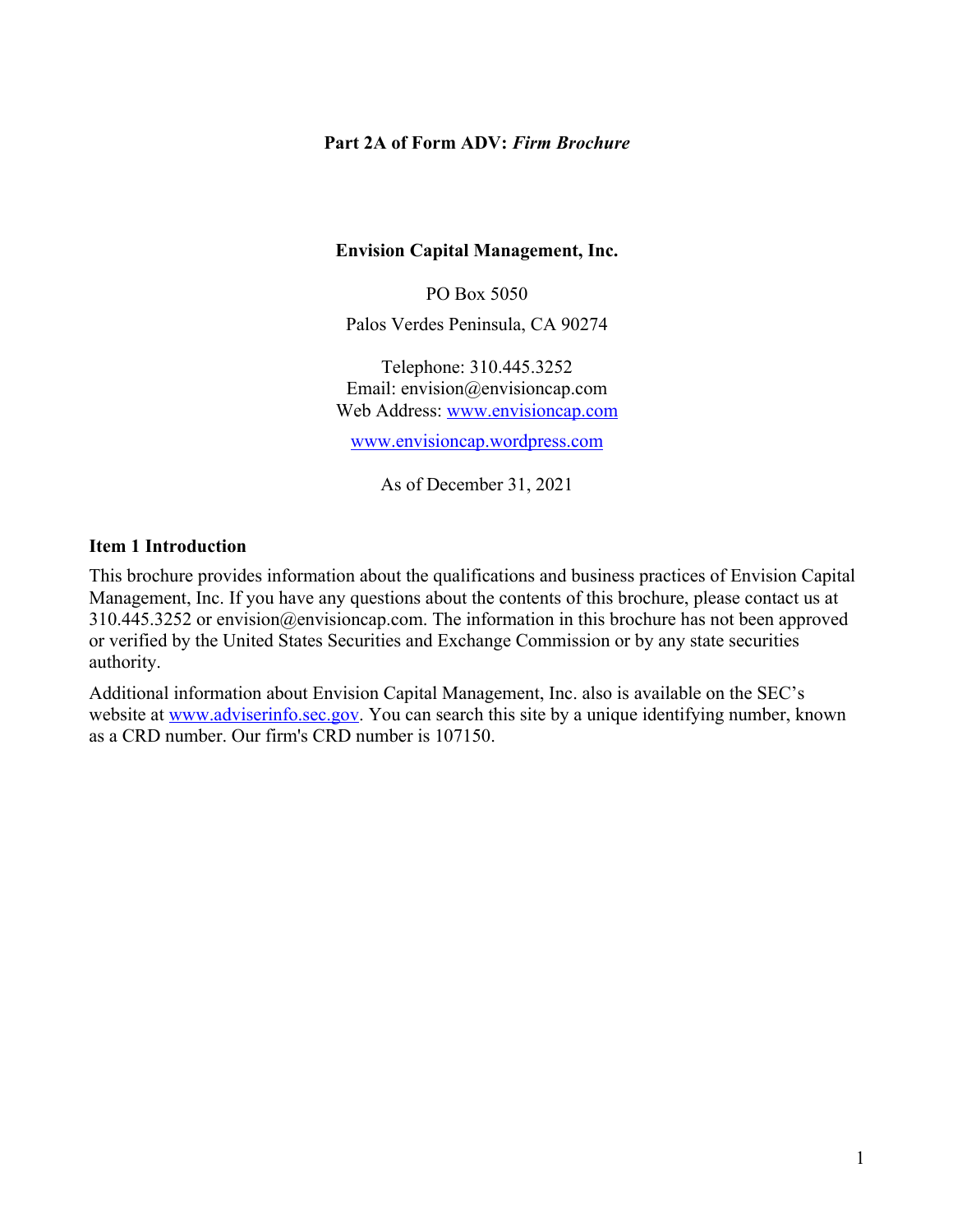# **Item 2 Material Changes**

12-31-21

- 1. Envision Capital moved its custodian relationship from Fidelity to Charles Schwab & Co., Inc.
- 2. Due to Schwab's inability to properly document the transaction, Envision Capital has stopped doing cross trades between client accounts except under specifically documented. circumstances.

12-31-20

- 1. Due to the Covid-19 pandemic and lockdowns, the firm moved its offices to its disaster recovery back-up facility at the CEO's residence. This facility was already equipped with the necessary office space and furniture, computer hardware, computer backbone, and telecommunications equipment associated with a top tier money management firm. Management plans on remaining in this facility.
- 2. Municipal bond analyst, Alex Anderson, left the firm.
- 3. Chris Malburg replaced Alex Anderson and has assumed all associated duties. Chris' background and qualifications appear in Part 2B of this Form ADV.

12-31-19

No material changes

12-31-18

No material changes

12-31-17

No material changes

10-6-16

Lisa Nevolo is no longer with the firm. Her duties as CCO have been taken up by Marilyn Cohen.

12-31-15

No Material Changes

12-31-14

No Material Changes

06-16-2014

No Material Changes

12-31-2013

No Material Changes

07-30-2013

Address/Location/Operating Hours Change

2013

No material changes

2012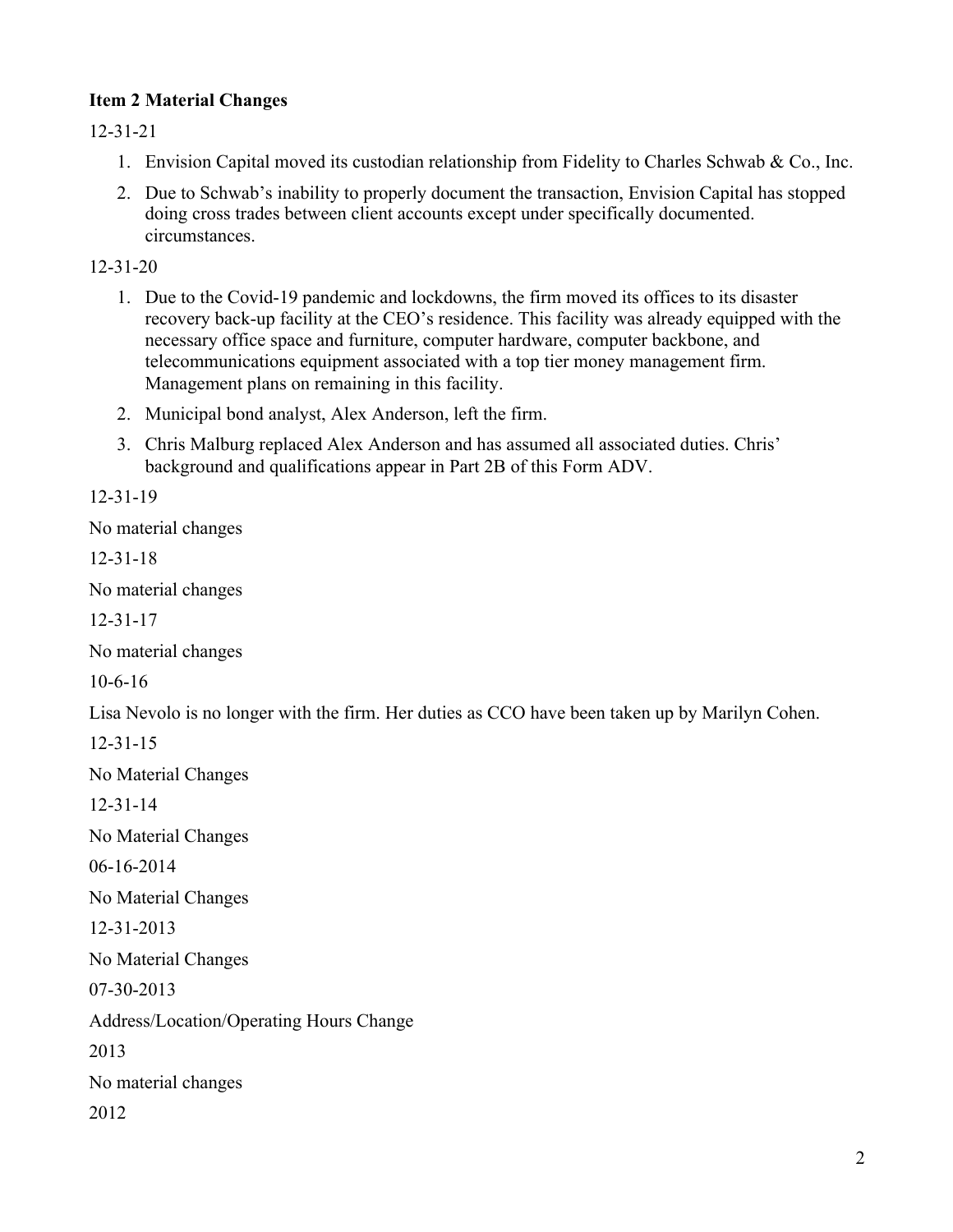Consistent with SEC rules, we will ensure that you receive a summary of any material changes to this and subsequent Brochures within 120 days of the close of our business' fiscal year. Furthermore, we will provide you with other interim disclosures about material changes as necessary.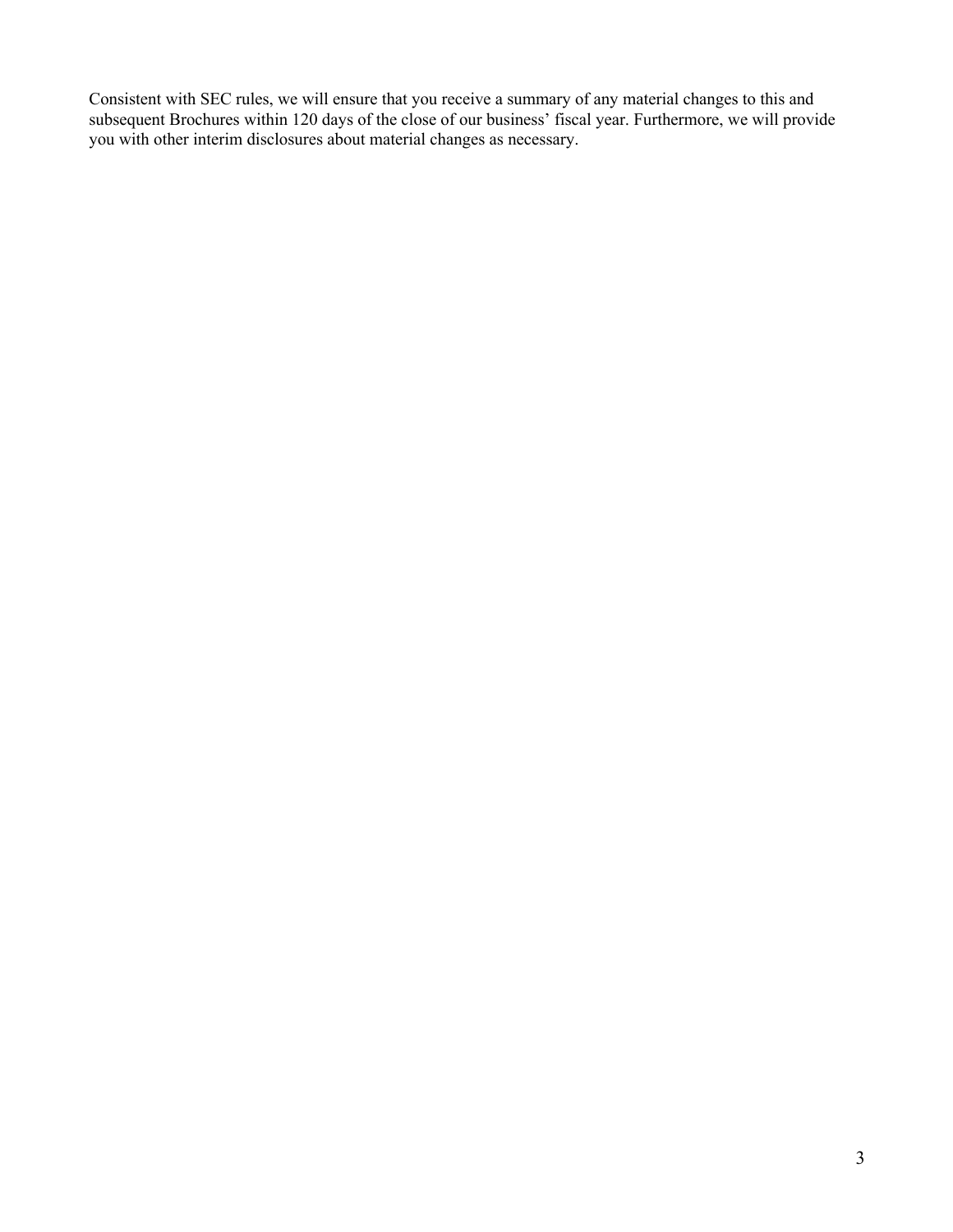# **Item 3 Table of Contents**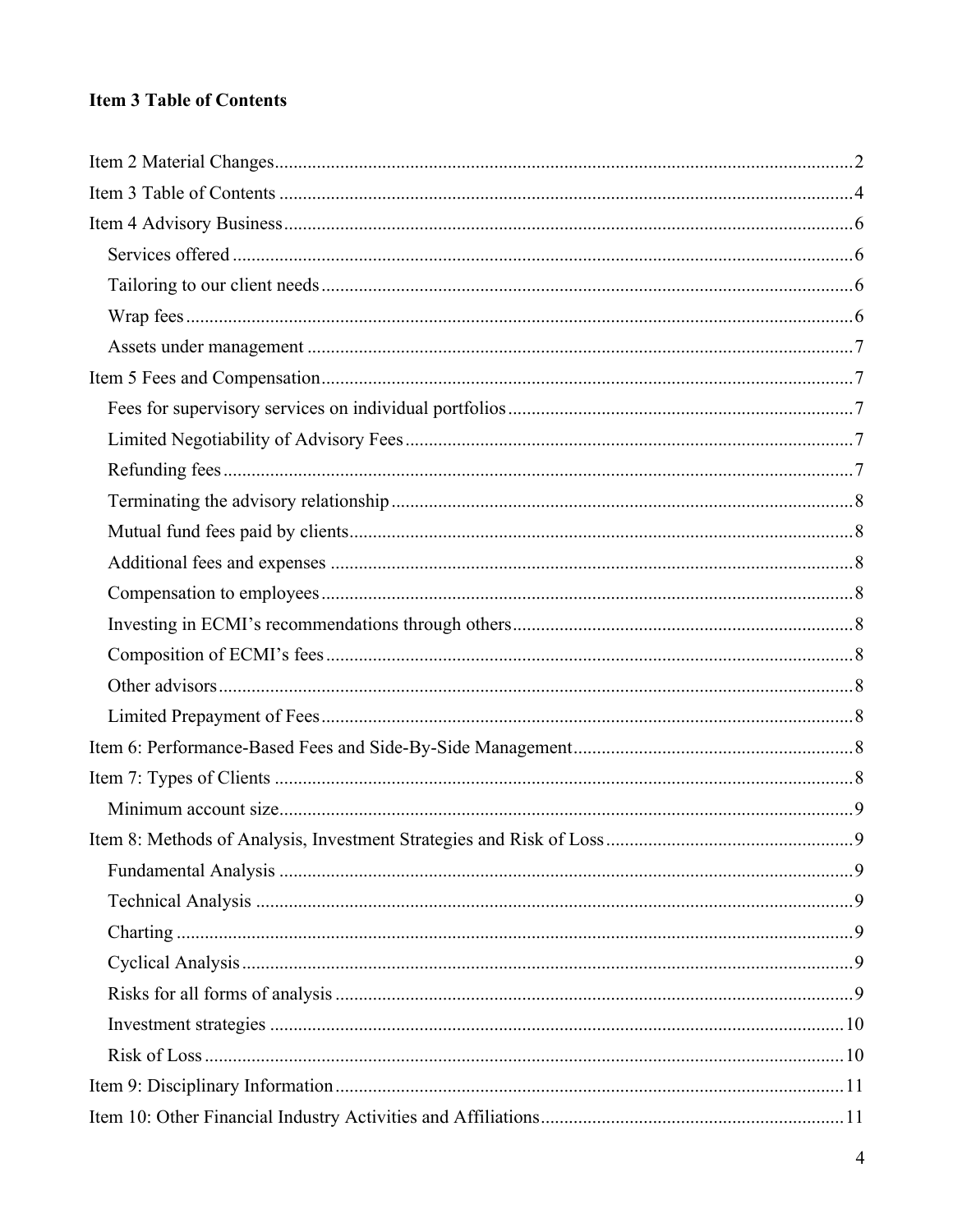| Item 11: Code of Ethics, Participation or Interest in Client Transactions and Personal Trading 12 |  |
|---------------------------------------------------------------------------------------------------|--|
|                                                                                                   |  |
|                                                                                                   |  |
|                                                                                                   |  |
|                                                                                                   |  |
|                                                                                                   |  |
|                                                                                                   |  |
|                                                                                                   |  |
|                                                                                                   |  |
|                                                                                                   |  |
|                                                                                                   |  |
|                                                                                                   |  |
|                                                                                                   |  |
|                                                                                                   |  |
|                                                                                                   |  |
|                                                                                                   |  |
|                                                                                                   |  |
|                                                                                                   |  |
|                                                                                                   |  |
|                                                                                                   |  |
|                                                                                                   |  |
|                                                                                                   |  |
|                                                                                                   |  |
|                                                                                                   |  |
|                                                                                                   |  |
|                                                                                                   |  |
|                                                                                                   |  |
|                                                                                                   |  |
|                                                                                                   |  |
|                                                                                                   |  |
|                                                                                                   |  |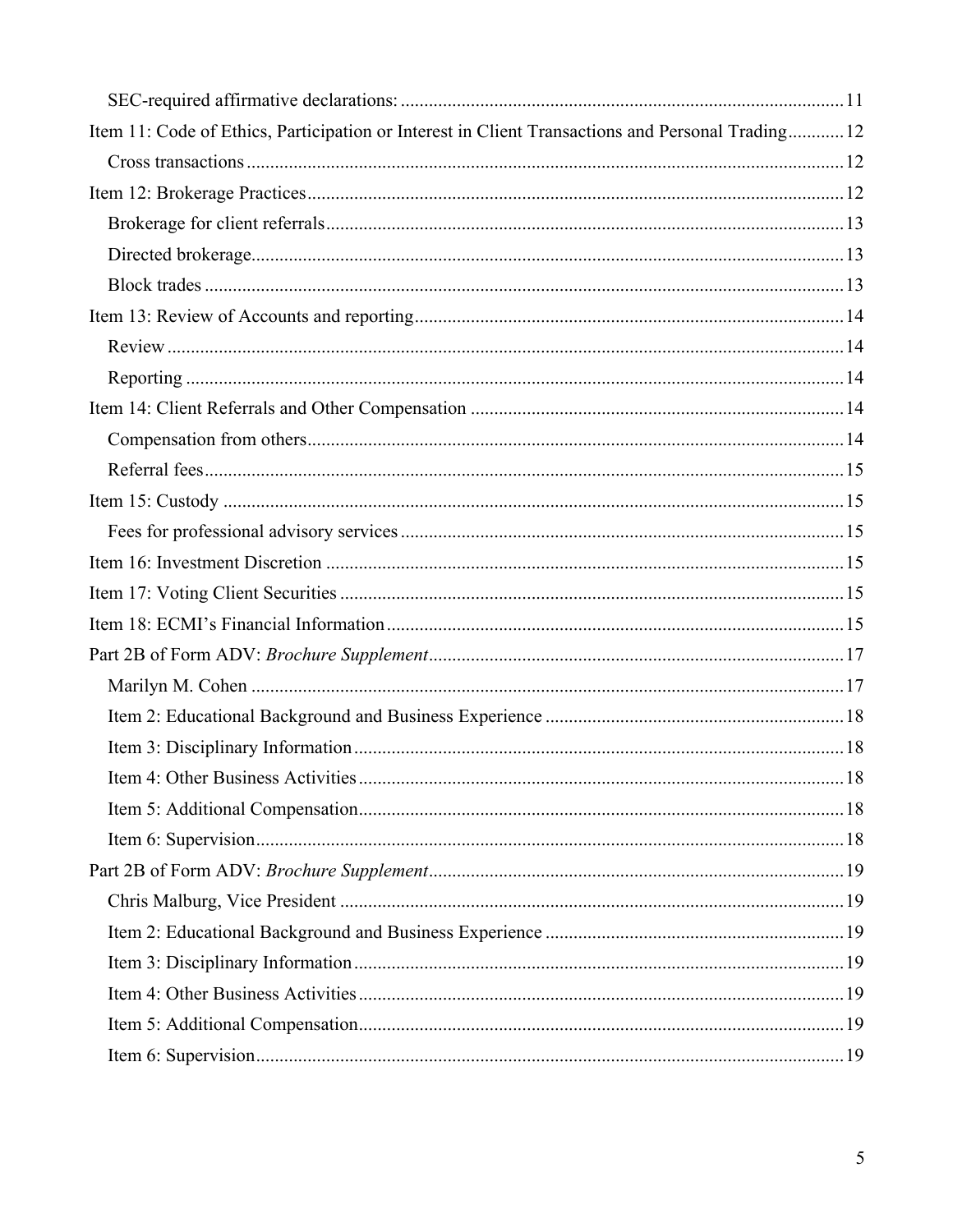## **Item 4 Advisory Business**

Envision Capital Management, Inc. is an SEC-registered investment adviser with its principal place of business located in California. Envision Capital Management, Inc. began conducting business in 1995.

Marilyn Cohen is the sole owner of the company's shares as well as its Chief Executive Officer and Chief Compliance Officer.

# *Services offered*

Envision Capital Management, Inc. offers investment advisory services to our clients for their individual investment portfolios. That is the only service the firm offers.

Our firm provides continuous advice to clients regarding the investment of their funds based on the individual needs of the client. Through personal discussions in which goals and objectives based on a client's particular circumstances are established, we develop a client's personal investment policy. We create and manage client investment portfolios based on that policy. During our data-gathering process, we determine the client's individual objectives, time horizons, risk tolerance, and liquidity needs. As appropriate, we also review and discuss a client's prior investment history, as well as family composition and background.

We manage these advisory accounts on a discretionary basis. Account supervision is guided by the client's stated objectives (i.e., maximum capital appreciation, growth, income, or growth and income), as well as tax considerations.

Our investment recommendations are not limited to any specific product or service offered by a brokerdealer or insurance company and will generally include advice regarding the following securities:

- Exchange-listed securities
- Securities traded over-the-counter
- Corporate debt securities (other than commercial paper)
- Commercial paper
- Certificates of deposit
- State debt securities
- Municipal debt securities
- Mutual fund shares
- United States governmental securities
- Interests in partnerships investing in real estate
- Interests in partnerships investing in oil and gas interests
- Interests in partnerships investing in other sectors

### *Tailoring to our client needs*

Because some types of these investments involve certain additional degrees of risk, they will only be implemented/recommended when consistent with the client's stated investment objectives, tolerance for risk, liquidity, and suitability.

Clients may impose reasonable restrictions on investing in certain securities, types of securities, or industry sectors.

# *Wrap fees*

The company does not participate in any wrap fee programs with other advisors, broker/dealers, or any other firm.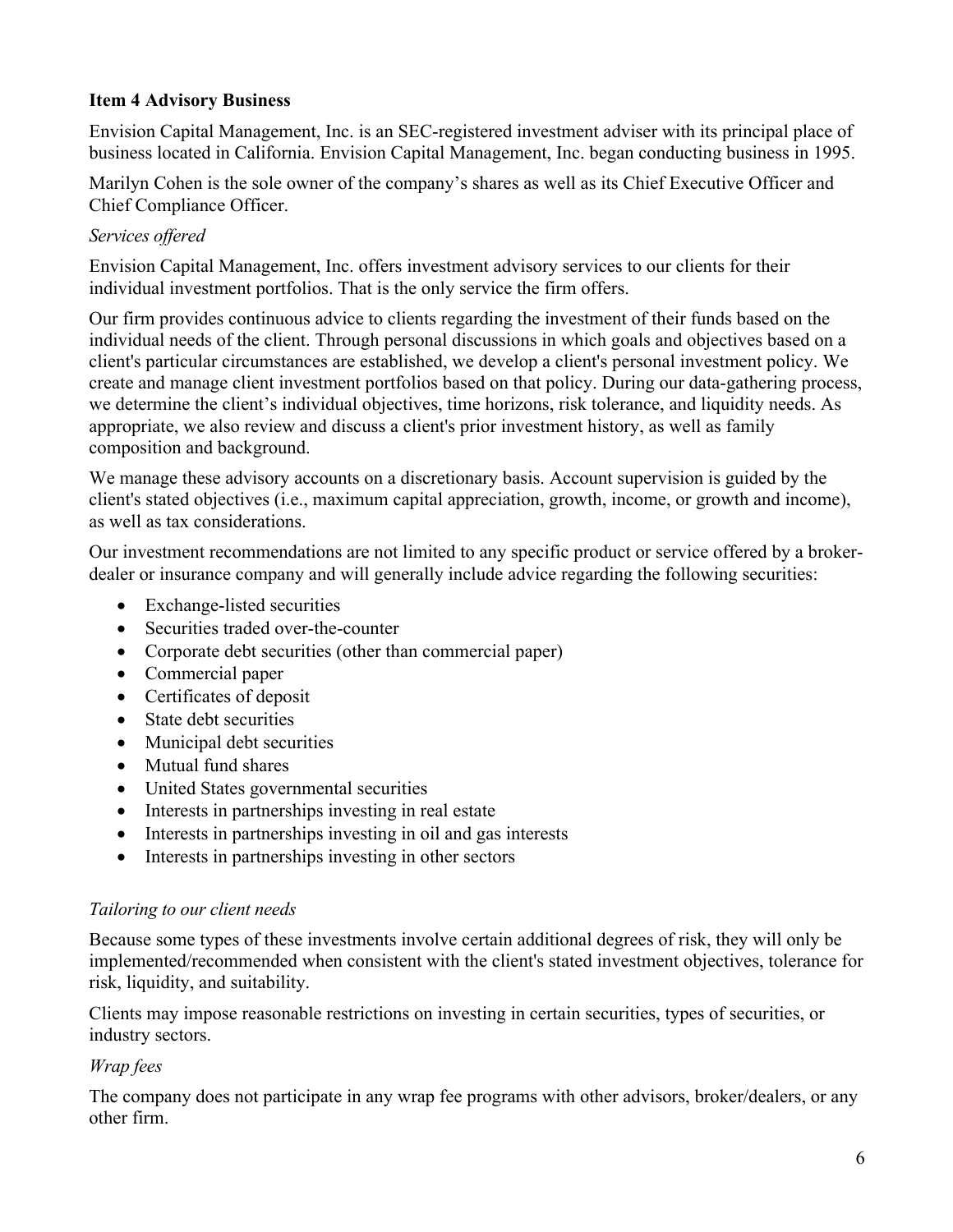#### *Assets under management*

As of December 31, 2021, Envision Capital Management actively managed \$383,428,070 in client assets on a discretionary basis.

### **Item 5 Fees and Compensation**

### *Fees for supervisory services on individual portfolios*

Our annual fees for Investment Supervisory Services are based on a percentage of assets under management. That percentage varies based on the bond sector. Our fee schedule for accounts \$500,000 to \$5,000,000 is:

- Municipals: .43%
- Investment Grade Corporates: .60% • Split-rated corporates: .75% • High yield: 1.00%

Fees are negotiated for accounts over \$5,000,000 and for other reasons deemed appropriate by management.

There are no other fees associated with Envision Capital's services.

We bill fees quarterly, in advance, at the beginning of each calendar quarter. Fees are based on the value (market value or fair market value in the absence of market value), of the client's account at the end of the previous quarter. We debit fees from the account in accordance with the client authorization in the *Client Services Agreement*. The ability to debit fees from client accounts should in no way be construed as actual or constructive custody of client accounts. Sometimes in special circumstances a few clients pay directly by check.

### *Limited Negotiability of Advisory Fees*

Although Envision Capital Management, Inc. has established the aforementioned fee schedule(s), we retain the discretion to negotiate alternative fees on a client-by-client basis. Client facts, circumstances, and needs are considered in determining the fee schedule. These include the complexity of the client's portfolio, assets to be placed under management, anticipated future additional assets; related accounts; portfolio style, account composition, reports, among other factors. The specific annual fee schedule will be identified in the contract between the adviser and each client.

### *Refunding fees*

On termination of an account, any prepaid, unearned fees are promptly refunded. In calculating a client's reimbursement of fees, Envision will prorate the reimbursement according to the number of days remaining in the billing period. ECMI does not impose a penalty charge when discontinuing a client account.

The fee refund procedure is:

- 1. Custom billing statements are run from the Advent system for the time period the client should be charged for
- 2. This generates the prorated fee for the time period in question
- 3. Subtract this amount from the total amount that was billed in advance
- 4. The result is the amount to be refunded
- 5. The amount is credited to the client account and noted in the Fidelity client statements.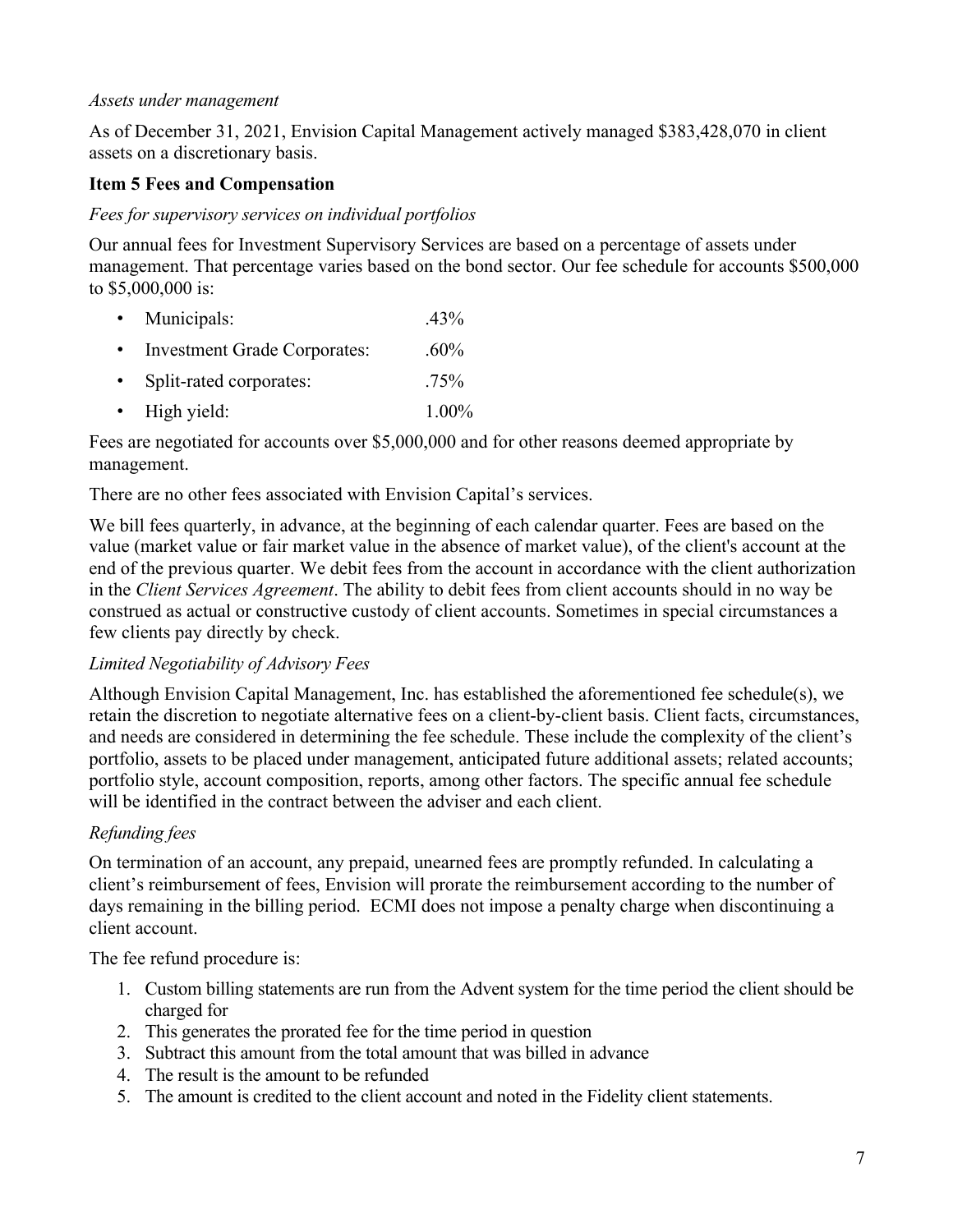# *Terminating the advisory relationship*

Either party may cancel their client relationship at any time.

# *Mutual fund fees paid by clients*

All fees paid to Envision Capital Management, Inc. for investment advisory services are separate and distinct from the fees and expenses charged by mutual funds and/or ETFs to their shareholders. These fees and expenses are described in each fund's prospectus. These fees will generally include a management fee, other fund expenses, and a possible distribution fee. If the fund also imposes sales charges, a client may pay an initial or deferred sales charge.

### *Additional fees and expenses*

Along with our advisory fees, clients are also responsible for the fees and expenses charged by custodians and imposed by broker dealers, including, but not limited to, any transaction charges imposed by a broker dealer with which an independent investment manager effects transactions for the client's account(s). Please refer to the *Brokerage Practices* section (Item 12) of this Form ADV Part 2A for additional information.

#### *Compensation to employees*

Firm policy prohibits supervised persons from accepting compensation for the sale of securities or other investment products, including asset-based sales charges or service fees from the sale of mutual funds. Our employees are well compensated with a salary and a discretionary bonus. There is no commission paid to any ECMI employee. In this way, our employees are independent from all client investment decisions and are free to act exclusively in the client's best interests.

#### *Investing in ECMI's recommendations through others*

A client could invest in a security recommended by ECMI directly, without our services. In that case, the client would not receive the services provided by our firm which are designed, among other things, to assist the client in determining which securities are most appropriate to their financial condition and objectives. Accordingly, the client should review both the fees charged by others and our fees to determine the total fees to be paid and evaluate the advisory services being provided.

#### *Composition of ECMI's fees*

Envision Capital derives 100 percent of its fee revenue from advisory fees based on assets under management. No part of ECMI's fees come from distribution fees, commissions, or mark-ups.

#### *Other advisors*

Similar advisory services may (or may not) be available from other registered (or unregistered) investment advisers for similar or lower fees.

#### *Limited Prepayment of Fees*

Under no circumstances do we require or solicit payment of fees in excess of \$1200 more than six months in advance of services rendered.

#### **Item 6: Performance-Based Fees and Side-By-Side Management**

Envision Capital Management, Inc. does not charge performance-based fees.

### **Item 7: Types of Clients**

Envision Capital Management, Inc. provides advisory services to individuals. Most of ECMI's clients are high net worth individuals.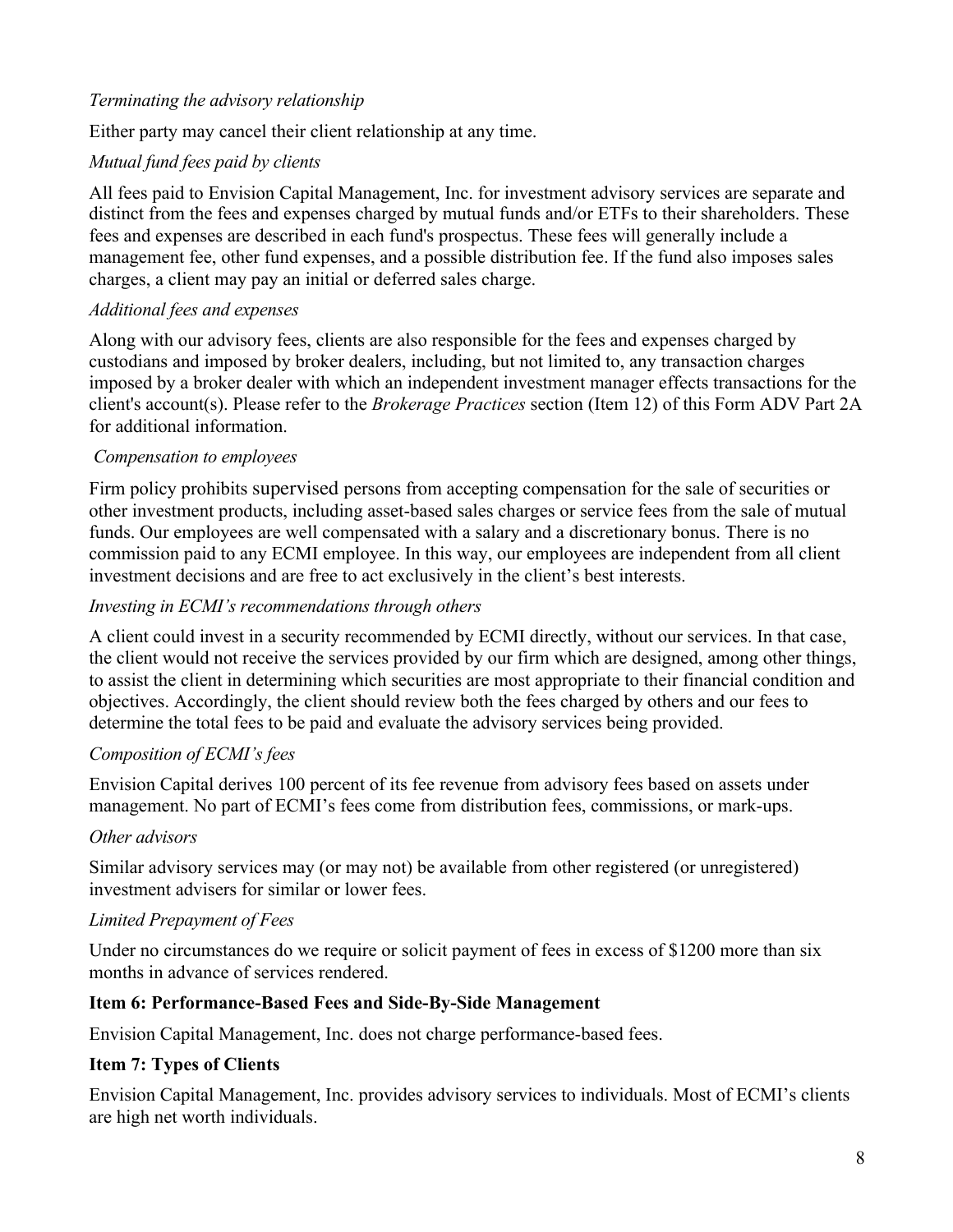### *Minimum account size*

A minimum of \$500,000 of assets under management is required for our service. This minimum size allows us to create a portfolio that avoids undue concentration in any single sector, classification, or security.

This account size may be negotiable under certain circumstances. Envision Capital Management, Inc. may group certain related client accounts for the purposes of achieving the minimum account size and determining the annualized fee.

Pre-existing advisory clients are subject to Envision Capital Management, Inc.'s minimum account requirements and advisory fees in effect *at the time the client entered into the advisory relationship*. Therefore, our firm's minimum account requirements may differ among clients.

# **Item 8: Methods of Analysis, Investment Strategies and Risk of Loss**

We use the following methods of analysis in formulating our investment advice and managing client assets:

# *Fundamental Analysis*

We attempt to measure the intrinsic value of a security by looking at economic and financial factors (including the overall economy, industry conditions, and the financial condition and management of the company itself) to determine if the company is underpriced (indicating it may be a good time to buy) or overpriced (indicating it may be time to sell).

Fundamental analysis does not attempt to anticipate market movements. This presents a potential risk, as the price of a security can move up or down along with the overall market regardless of the economic and financial factors considered in evaluating the stock.

# *Technical Analysis*

We analyze past market movements and apply that analysis to the present in an attempt to recognize recurring patterns of investor behavior and potentially predict future price movement.

Technical analysis does not consider the underlying financial condition of a company.

# *Charting*

In this type of technical analysis, we review charts of market and security activity in an attempt to identify when the market is moving up or down and to predict how long the trend may last and when that trend might reverse. The risk with charting is that markets and securities often move outside of their historical trends, diluting the utility of their predictive value.

# *Cyclical Analysis*

In this type of technical analysis, we measure the movements of a particular security against the overall market in an attempt to predict the price movement of the security. The risk with cyclical analysis is that individual securities are subject to unique events occurring both outside the company and inside that may throw it outside any predictable cycle.

# *Risks for all forms of analysis*

Our securities analysis methods rely on the assumption that the companies whose securities we purchase and sell, the rating agencies that review these securities, and other publicly available sources of information about these securities, are providing accurate and unbiased data. While we are alert to indications that data may be incorrect, there is always a risk that our analysis may be compromised by inaccurate or misleading information.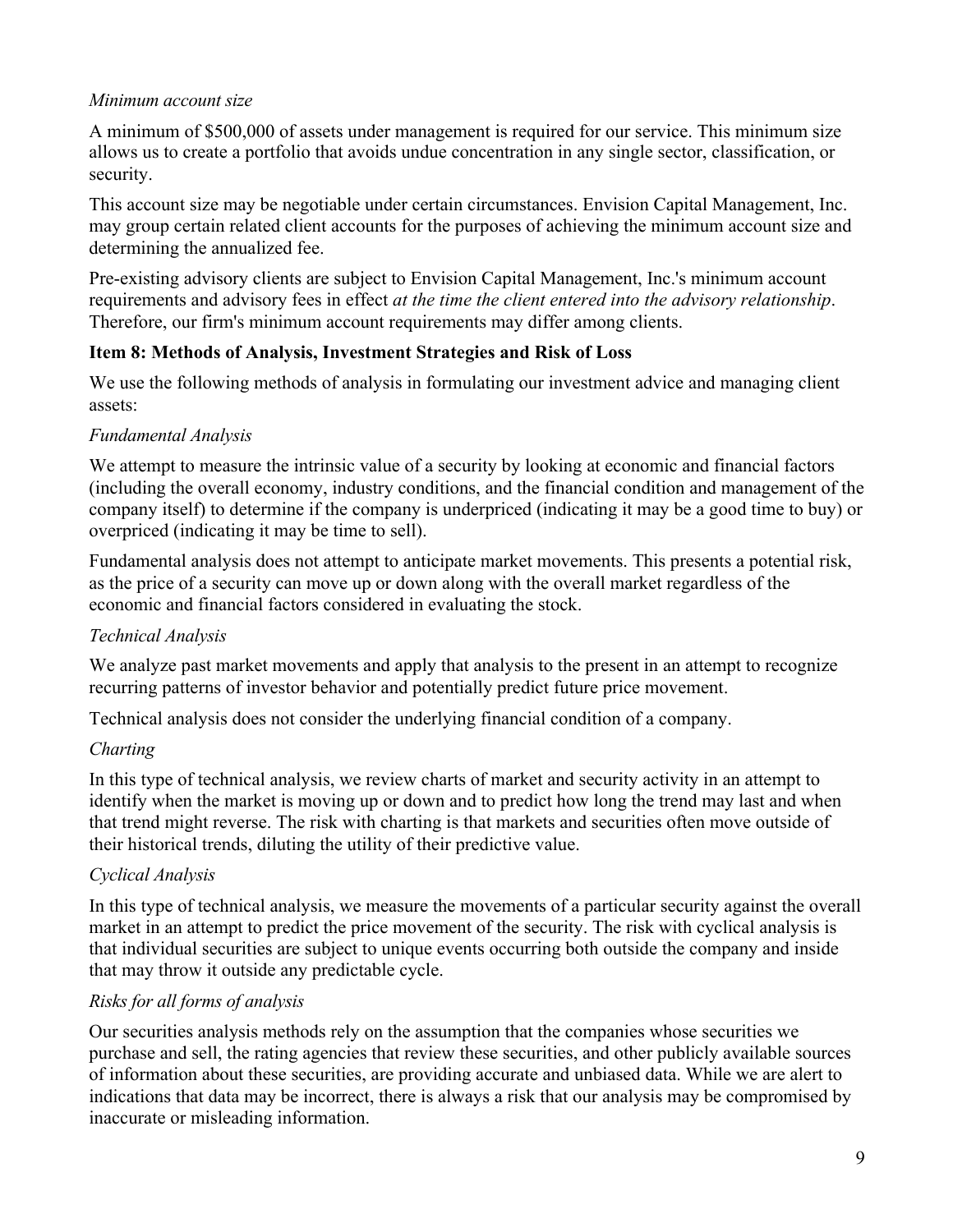Investing in securities involves risk of loss that clients should be prepared to bear.

# *Investment strategies*

We use the following strategy(ies) in managing client accounts, provided that such strategy(ies) are appropriate to the needs of the client and consistent with the client's investment objectives, risk tolerance, and time horizons, among other considerations:

- *Long-term purchases:* We purchase securities with the idea of holding them in the client's account until maturity or the bonds are called. We employ this strategy when:
	- o We believe the securities to be currently undervalued, and/or
	- o We want exposure to a particular asset class over time, regardless of the current projection for this class

A risk in a long-term purchase strategy is that by holding the security for this length of time, we may not take advantages of short-term gains that could be profitable to a client. Moreover, if our predictions are incorrect, a security may decline sharply in value before we make the decision to sell.

• *Short-term purchases:* When utilizing this strategy, we purchase securities with the idea of selling them within a relatively short time (typically a year or less). We do this in an attempt to take advantage of conditions that we believe will soon result in a favorable price swing in the securities we purchase.

A short-term purchase strategy poses risks should the anticipated price swing not materialize; we are then left with the option of having a long-term investment in a security that was designed to be a short-term purchase, or potentially taking a loss.

This strategy involves more frequent trading than does a longer-term strategy and will result in increased brokerage and other transaction-related costs, as well as less favorable tax treatment of short-term capital gains.

• *Trading:* We purchase securities with the idea of selling them very quickly (typically within 30) days or less). We do this in an attempt to take advantage of our predictions of brief price swings. **However, this rarely occurs.** ECMI largely employs a buy and hold investment strategy.

Utilizing a trading strategy creates the potential for sudden losses if the anticipated price swing does not materialize. Moreover, under those circumstances, we are left with few options:

- o Having a long-term investment in a security that was designed to be a short-term purchase, or;
- o The potential of taking a loss

Because this strategy involves more frequent trading than does a longer-term strategy, there will be an increase in brokerage and other transaction-related costs, as well as less favorable tax treatment of short-term capital gains.

# *Risk of Loss*

Securities investments are not guaranteed and you may lose money on your investments. We ask that you work with us to help us understand your tolerance for risk.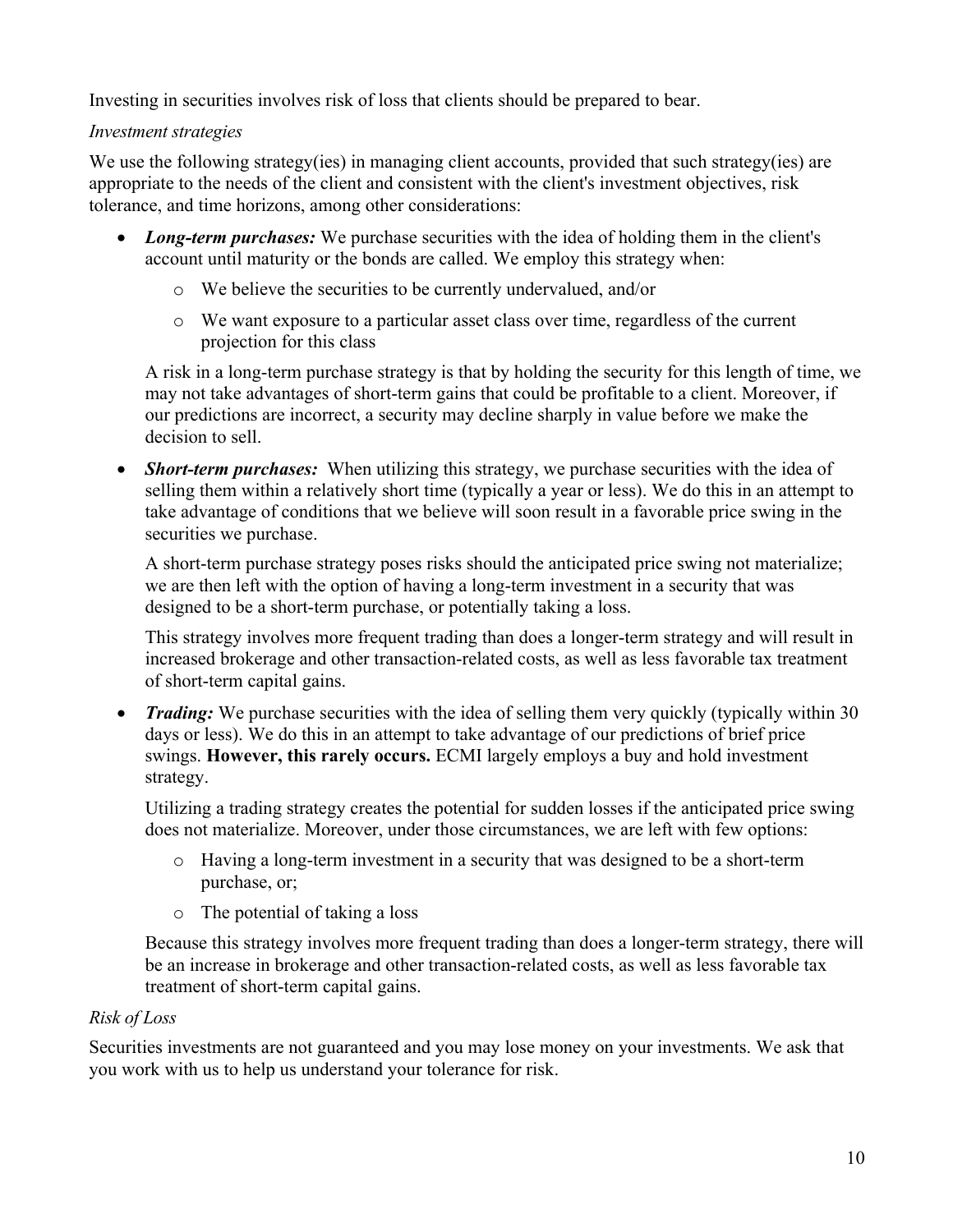### **Item 9: Disciplinary Information**

We are required to disclose any legal or disciplinary events that are material to a client's or prospective client's evaluation of our advisory business or the integrity of our management.

Our firm and our management personnel have no reportable disciplinary events to disclose. Specifically the SEC requires us to make the following affirmative declarations:

- A. A criminal or civil action in a domestic, foreign or military court of competent jurisdiction:
	- a. Declaration: Envision Capital Management, Inc. has never been party to any such action.
- B. An administrative proceeding before the SEC, any other federal regulatory agency, any state regulatory agency, or any foreign financial regulatory authority
	- a. Declaration: Envision Capital Management, Inc. has never been party to any such action.
- C. A self-regulatory organization (SRO) proceeding
	- a. Declaration: Envision Capital Management, Inc. has never been party to any such action.

## **Item 10: Other Financial Industry Activities and Affiliations**

Any compensation to Envision Capital Management, Inc. and its management persons or employees that could create a conflict of interest impairing the objectivity of our firm and these individuals when making advisory recommendations is strictly prohibited by firm policy. Envision Capital Management, Inc. endeavors at all times to put the interest of its clients first as part of our fiduciary duty as a registered investment adviser. We take the following steps to address this conflict:

- We disclose to clients the existence of any material conflicts of interest, including the potential for our firm and our employees to earn compensation from advisory clients in addition to our firm's advisory fees;
- We disclose to clients that they are not obligated to purchase recommended investment products from our employees or affiliated companies (of which there are none);
- We collect, maintain and document accurate, complete and relevant client background information, including the client's financial goals, objectives and risk tolerance;
- Our firm's management conducts regular reviews of each client account to verify that all recommendations made to a client are suitable to the client's needs and circumstances;
- We require that our employees seek prior approval of any outside employment activity so that we may ensure that any conflicts of interests in such activities are properly addressed;
- On an annual basis, employees are required to certify if they have obtained outside employment or have business interests outside Envision Capital. This is to identify potential conflicts of interest and allow the firm to address them; and
- We educate our employees regarding the responsibilities of a fiduciary, including the need for having a reasonable and independent basis for the investment advice provided to clients.

### *SEC-required affirmative declarations:*

A. ECMI has no management personnel registered or application pending to register as a brokerdealer or a registered representative of a broker-dealer.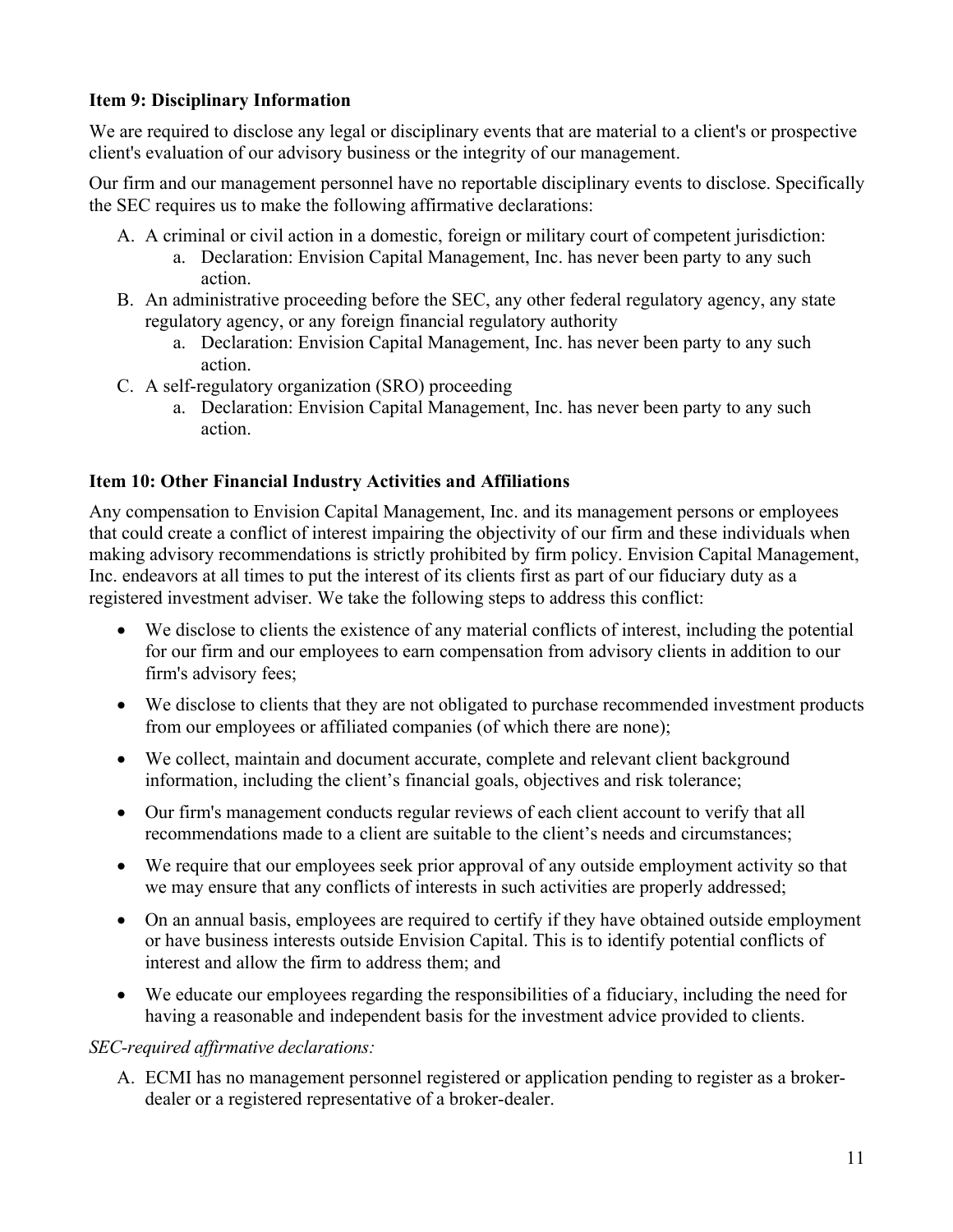- B. ECMI has no management personnel registered or application pending to register as a futures commission merchant, commodity pool operator, a commodity trading advisor, or an associated person of the foregoing.
- C. ECMI has no management personnel with a relationship or arrangement that is material to our advisory business or our clients with any professional firms or financial services companies.

# **Item 11: Code of Ethics, Participation or Interest in Client Transactions and Personal Trading**

Our firm has adopted a *Code of Ethics* that sets forth high ethical standards of business conduct that we require of our employees, including compliance with applicable federal and state securities laws.

Envision Capital Management, Inc. and our personnel owe a duty of loyalty, fairness and good faith towards our clients, and have an obligation to adhere not only to the specific provisions of the *Code of Ethics* but to the general principles that guide the *Code*.

Our *Code of Ethics* includes policies and procedures for the review of quarterly securities transactions reports as well as initiating an annual securities holdings report that must be submitted by the firm's access persons. Among other things, our *Code of Ethics* also requires the prior approval of any acquisition of securities in a limited offering (e.g., private placement) or an initial public offering. Our Code also provides for oversight, enforcement, and recordkeeping provisions.

Envision Capital Management, Inc.'s *Code of Ethics* further includes the firm's policy prohibiting the use of material non-public information. While we do not believe that we have any particular access to non-public information, all employees are reminded that such information may not be used in a personal or professional capacity.

# **A copy of our** *Code of Ethics* **is available to our advisory clients and prospective clients. You may request a copy by email sent to envision@envisioncap.com, or by calling us at 310-445-3252.**

Envision Capital Management, Inc. and individuals associated with our firm are prohibited from engaging in principal transactions.

# *Cross transactions*

Envision Capital Management, Inc. (ECMI) does not engage in cross transactions between two clients unless specifically approved in writing (letter or email) by the clients.

Our *Code of Ethics* is designed to assure that the personal securities transactions, activities and interests of our employees will not interfere with (i) making decisions in the best interest of advisory clients and (ii) implementing such decisions while, at the same time, allowing employees to invest for their own accounts.

Our firm and/or individuals associated with our firm may buy or sell for their personal accounts securities identical to or different from those recommended to our clients. In addition, any related person(s) may have an interest or position in a certain security(ies) which may also be recommended to a client.

### **It is the expressed policy of our firm that no person employed by us may purchase or sell any security prior to a transaction(s) being executed for an advisory account, thereby preventing such employee(s) from benefiting from transactions placed on behalf of advisory accounts.**

# **Item 12: Brokerage Practices**

Envision Capital Management, Inc. requires clients to provide us with written authority (on the *Prime Broker Form*) giving Envision Capital Management authority to determine the most appropriate broker dealers to use and the commission costs they will charge to these clients for these transactions.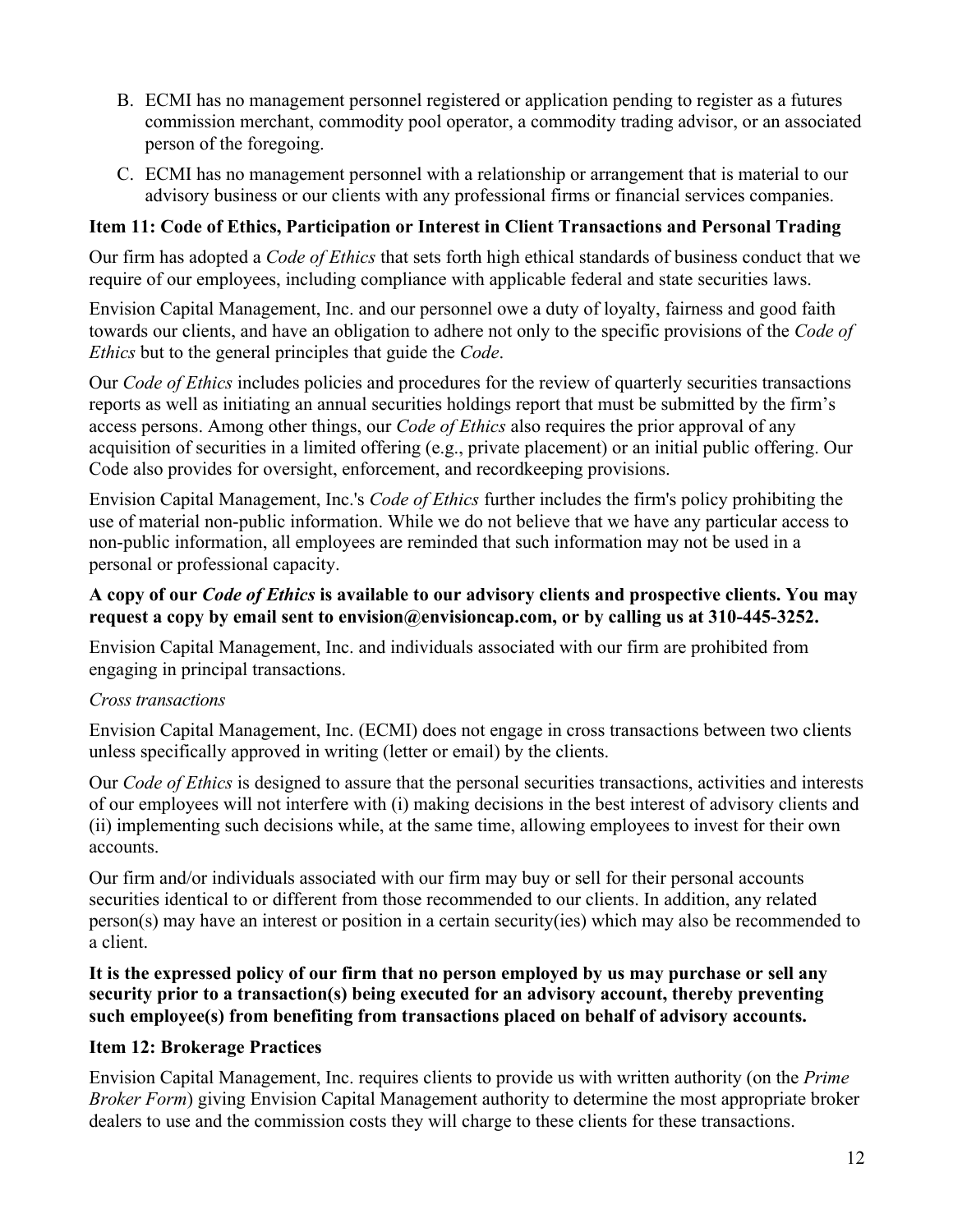#### **Envision Capital Management, Inc. does not have any soft-dollar arrangements and does not receive any soft-dollar benefits.**

Neither ECMI nor its employees receive commission or compensation from any broker-dealers.

## *Brokerage for client referrals*

Brokers that we select to execute transactions may from time to time refer clients to our firm. Envision Capital Management, Inc. does not make commitments to any broker or dealer to compensate that broker or dealer through brokerage or dealer transactions for client referrals. However, a potential conflict of interest may arise between the client's interest in obtaining best price and execution and Envision Capital Management, Inc.'s interest in receiving future referrals.

Envision Capital Management, Inc. conducts periodic reviews, analyzing price mark-ups and commissions offered by the various brokers.

### *Directed brokerage*

It is against ECMI's policy to allow clients to direct the firm to trade with specific broker-dealers. This policy allows us the ability to obtain multiple bids from a number of broker-dealers, thus obtaining the best price and execution.

### *Block trades*

Envision Capital Management, Inc. will utilize block trades where possible and when advantageous to clients. This methodology of trading permits the trading of aggregate blocks of securities composed of assets from multiple client accounts, so long as transaction costs are shared equally and on a pro-rated basis between all accounts included in any such block.

Block trading may allow us to execute trades in a timelier, more equitable manner, at a favorable average price. Envision Capital Management, Inc. will typically aggregate trades among clients whose accounts can be traded at a given broker, and generally will rotate or vary the order of brokers through which it places trades for clients on any particular day. Envision Capital Management, Inc.'s block trading policy and procedures are as follows:

- Transactions for any client account may not be aggregated for execution if the practice is prohibited by or inconsistent with the client's advisory agreement with Envision Capital Management, Inc., or our firm's order allocation policy.
- The trading desk in concert with the portfolio manager must determine that the purchase or sale of the particular security involved is appropriate for the client and consistent with the client's investment objectives and with any investment guidelines or restrictions applicable to the client's account.
- The portfolio manager must reasonably believe that the order aggregation will benefit, and will enable Envision Capital Management, Inc. to seek best execution for each client participating in the aggregated order. This requires a good faith judgment at the time the order is placed for the execution. It does not mean that the determination made in advance of the transaction must always prove to have been correct in light of a "20-20 hindsight" perspective. Best execution includes the duty to seek the best quality of execution, as well as the best net price.
- Prior to entry of an aggregated order, a written order ticket (called, a *VCON*) must be received from the broker which ECMI completes to identify each client account participating in the order and the proposed allocation of the order.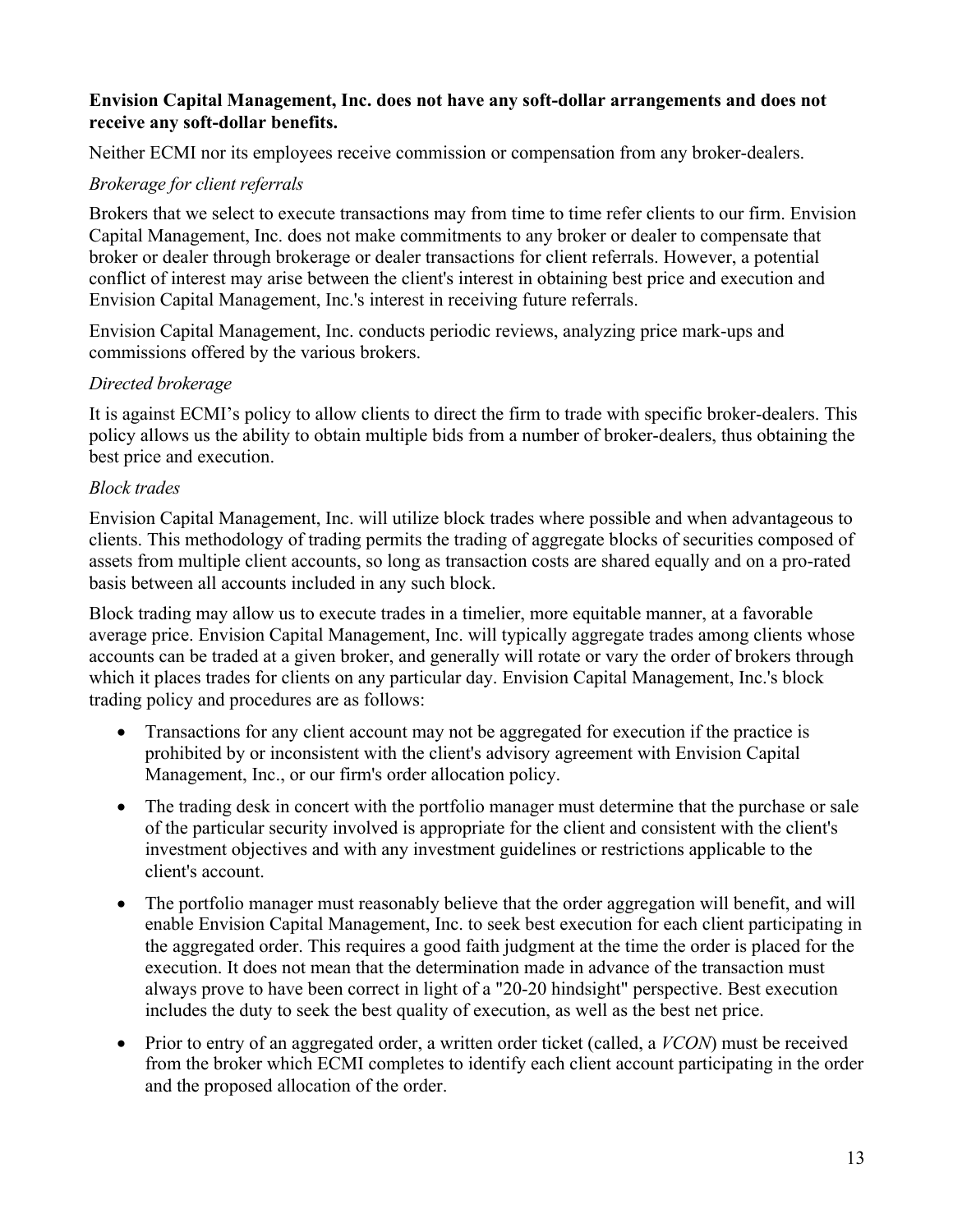- If the order cannot be executed in full at the same price or time, the securities actually purchased or sold by the close of each business day must be allocated pro rata among the participating client accounts in accordance with the initial order or other written statement of allocation such as the VCON. However, adjustments to this pro rata allocation may be made to participating client accounts in accordance with the initial VCON or other written statement of allocation. Furthermore, adjustments to this pro rata allocation may be made to avoid having odd amounts of shares held in any client account, or to avoid excessive ticket charges in smaller accounts.
- Generally, each client who participates in the aggregated order must do so at the average price for all separate transactions made to fill the order and must share in the commissions on a pro rata basis in proportion to the client's participation. Under the client's agreement with the custodian/broker, transaction costs may be based on the number of shares or bonds traded for each client.
- If the order will be allocated in a manner other than that stated in the initial statement of allocation, a written explanation of the change must be provided to and approved by the Chief Compliance Officer no later than the morning following the execution of the aggregate trade.
- Envision Capital Management, Inc.'s client account records separately reflect, for each account in which the aggregated transaction occurred, the securities which are held by, and bought and sold for, that account.
- Funds and securities for aggregated orders are clearly identified on Envision Capital Management, Inc.'s records and to the broker-dealers or other intermediaries handling the transactions, by the appropriate account numbers for each participating client.
- No client or account will be favored over another.

# **Item 13: Review of Accounts and reporting**

# *Review*

While the underlying securities within Individual Portfolio Management Services accounts are continually monitored, these accounts undergo a comprehensive review at least quarterly. Accounts are reviewed in the context of each client's stated investment objectives and guidelines. More frequent reviews may be triggered by material changes in variables such as the client's individual circumstances, or the market, political, or economic environment.

These accounts are reviewed by Marilyn Cohen who is the CEO and CCO.

# *Reporting*

In addition to the monthly statements and confirmations of transactions that clients receive from their custodian (Schwab), we provide quarterly reports summarizing account performance, balances, and holdings.

# **Item 14: Client Referrals and Other Compensation**

# *Compensation from others*

It is Envision Capital Management, Inc.'s. policy not to accept or allow our related persons to accept any form of compensation, including cash, sales awards or other prizes, from a non-client in conjunction with the advisory services we provide to our clients.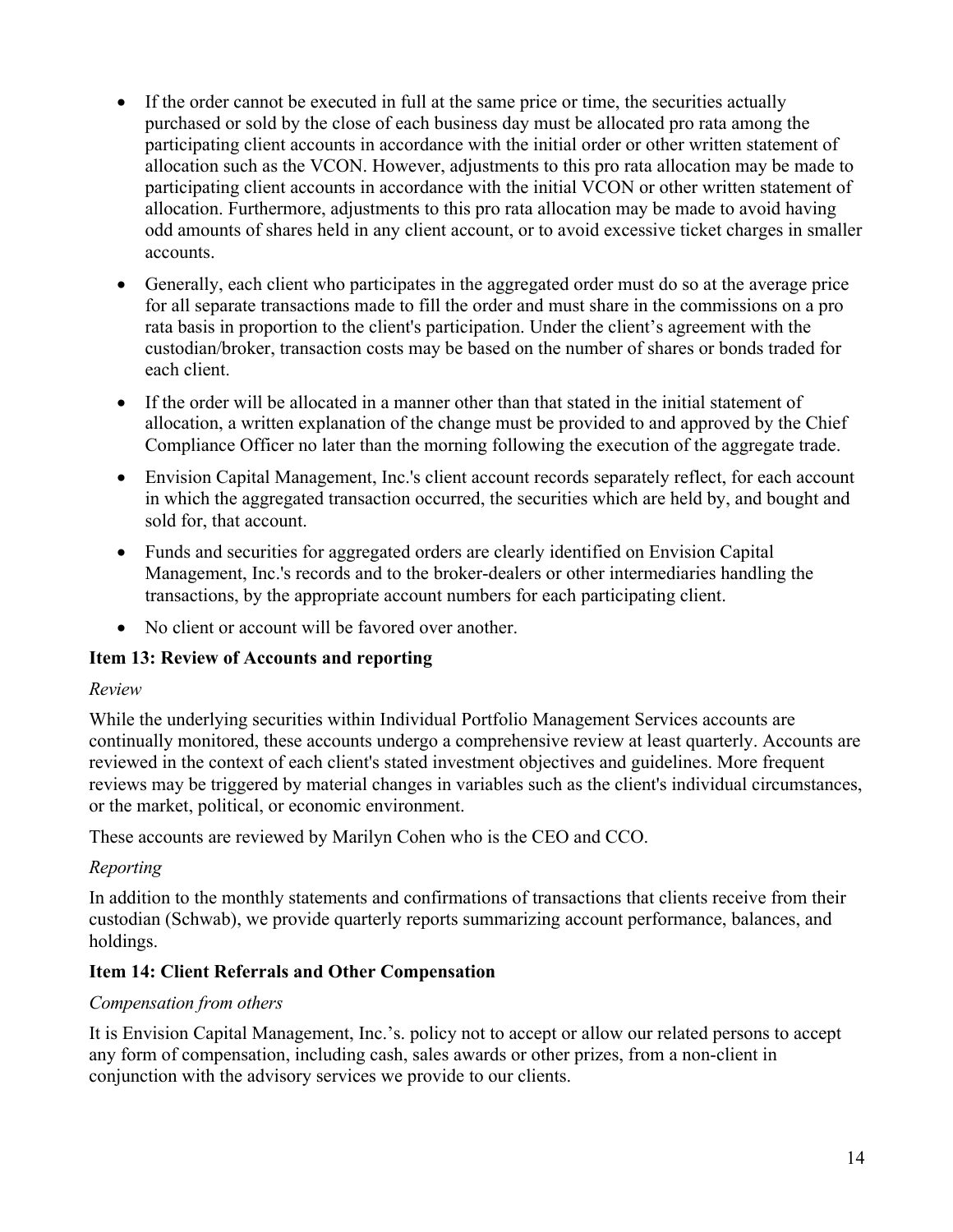# *Referral fees*

Our firm policy does not allow payment of referral fees to independent persons or firms ("Solicitors") for introducing clients to us.

# **Item 15: Custody**

## *Fees for professional advisory services*

We previously disclosed in the "Fees and Compensation" section (Item 5) of this Brochure that our firm directly debits advisory fees from client accounts. As part of this billing process, the client's custodian is advised of the amount of the fee to be deducted from that client's account. On at least a quarterly basis, the custodian is required to send to the client a statement showing all transactions within the account during the reporting period.

Because the custodian does not calculate the amount of the fee to be deducted, it is important for clients to carefully review their custodial statements to verify the accuracy of the calculation. Clients should contact us directly if they believe that there may be an error in their statement.

Our firm does not have actual or constructive custody of client accounts. Further receipt of ECMI's quarterly advisory fee that is debited from individual client accounts does not constitute actual or constructive custody of client funds.

### **Item 16: Investment Discretion**

As previously disclosed in Item 4, *Advisory Business, Services Offered,* our clients hire us to provide discretionary asset management services. This means that we place trades in a client's account without contacting the client prior to each trade to obtain the client's permission.

Our discretionary authority includes the ability to do the following without contacting the client:

- 1. Determine the security to buy or sell
- 2. Determine the amount of the security to buy or sell
- 3. Select the broker/dealer from which to execute the transaction

Clients give us discretionary authority when they sign a discretionary agreement with our firm and may limit this authority by giving us written instructions. Clients may also change/amend such limitations by once again providing us with written instructions.

### **Item 17: Voting Client Securities**

As a matter of policy Envision Capital Management, Inc., votes only the following proxies on behalf of our clients:

- Fixed income tender offers
- REIT proxies for takeovers and other corporate actions
- A few clients who have specifically authorized us through Schwab to vote their equity proxies

We offer no consulting assistance regarding proxy issues to clients who initiated us to purchase certain stocks on their behalf.

### **Item 18: ECMI's Financial Information**

A. Under no circumstances do we require or solicit payment of fees in excess of \$1200 per client more than six months in advance of services rendered. Therefore, under SEC rules, we are not required to include a firm balance sheet as of the end of last year.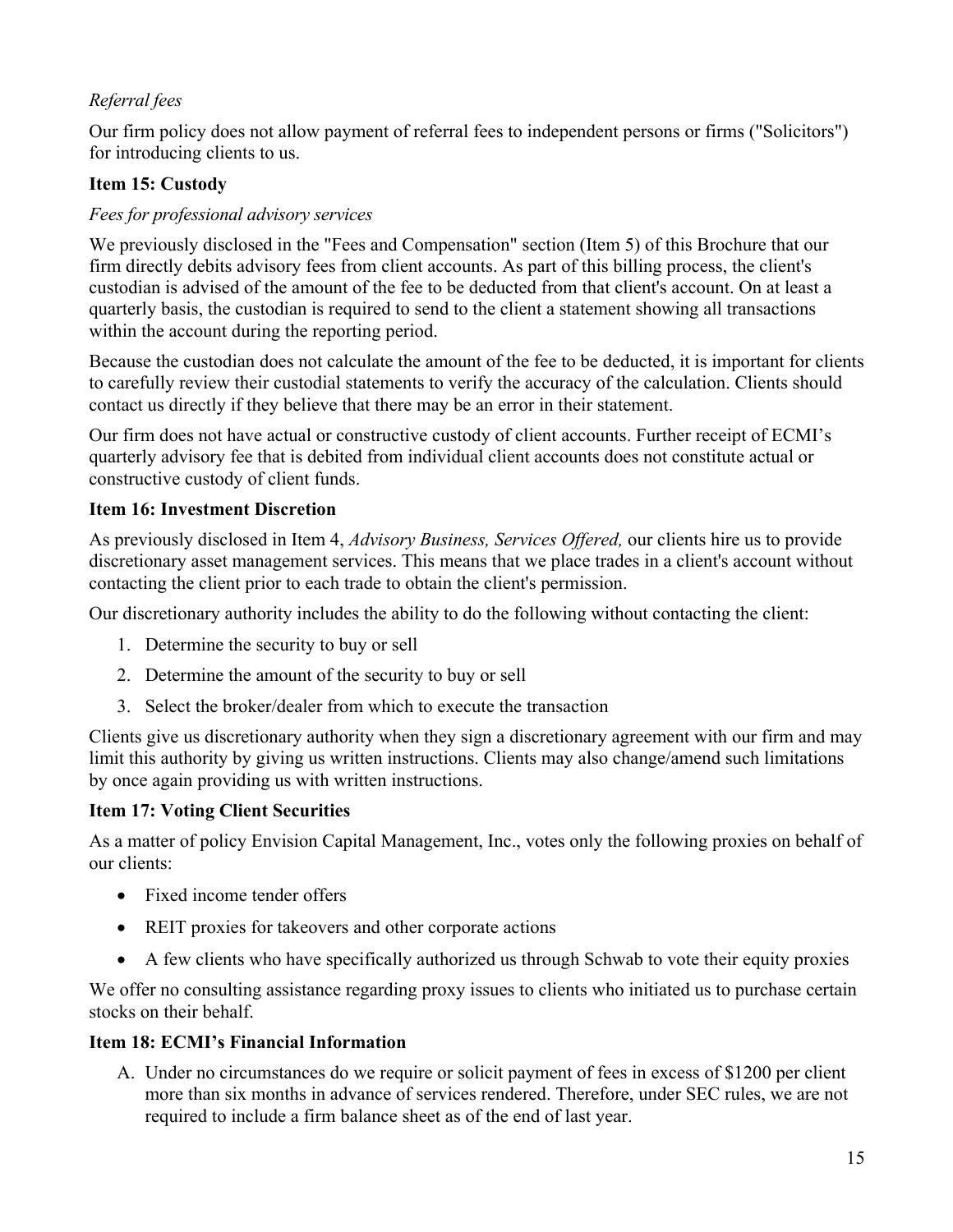- B. Envision Capital Management, Inc. has no additional financial circumstances to report that could impair our ability to meet our contractual commitments to our clients.
- C. Envision Capital Management, Inc. has not been the subject of a bankruptcy petition at any time during the past ten years.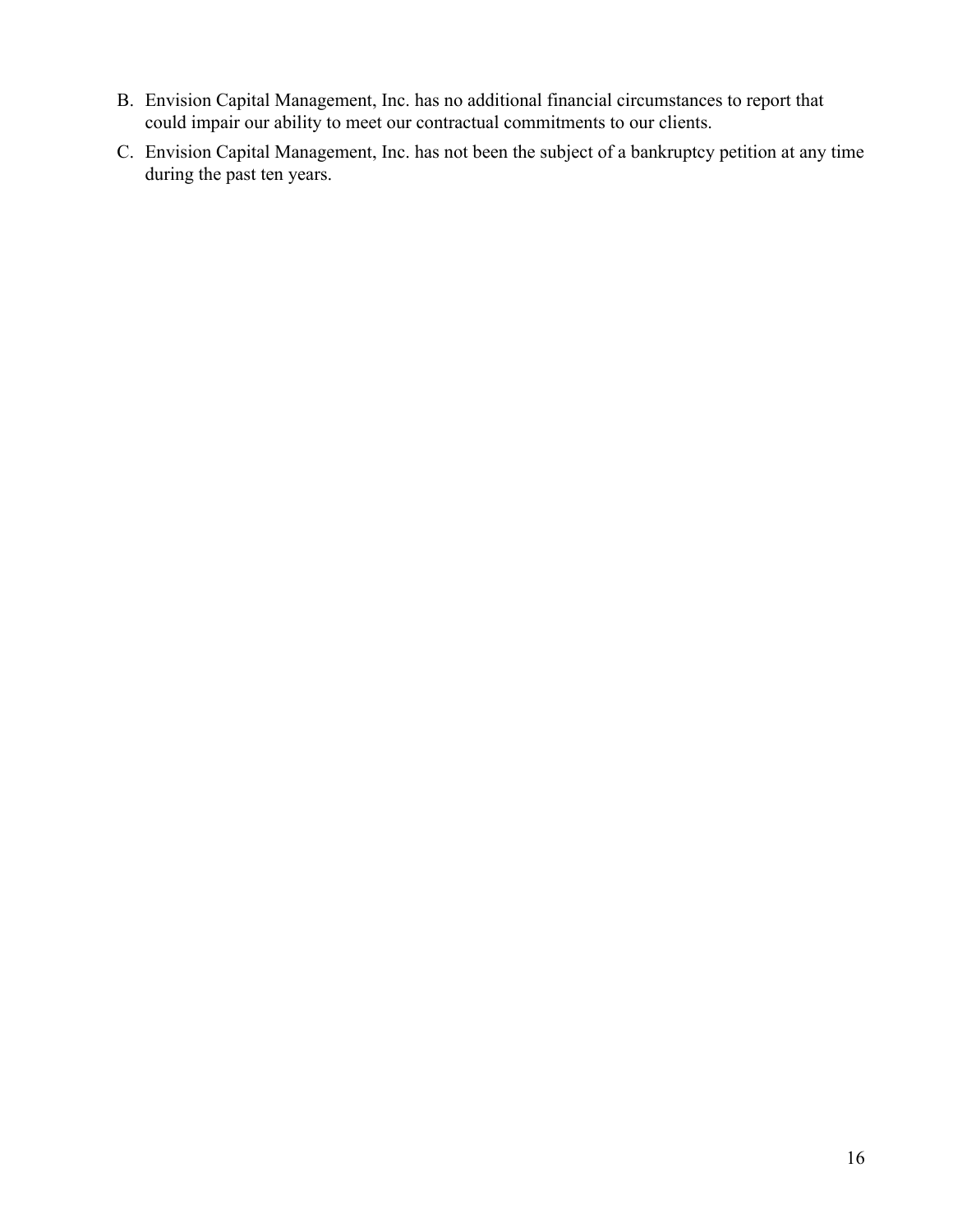### **Part 2B of Form ADV:** *Brochure Supplement*

*Marilyn M. Cohen*

PO Box 5050 Palos Verdes Peninsula, CA 90274 (310) 445-3252

As of 12-31-21

**This brochure supplement provides information about Marilyn M. Cohen that supplements the Envision Capital Management, Inc. brochure. You should have received a copy of that brochure. Please contact Marilyn Cohen if you did not receive Envision Capital Management, Inc.'s brochure or if you have any questions about the contents of this supplement.**

**Additional information about Marilyn Cohen is available at the SEC's website at www.adviserinfo.sec.gov.**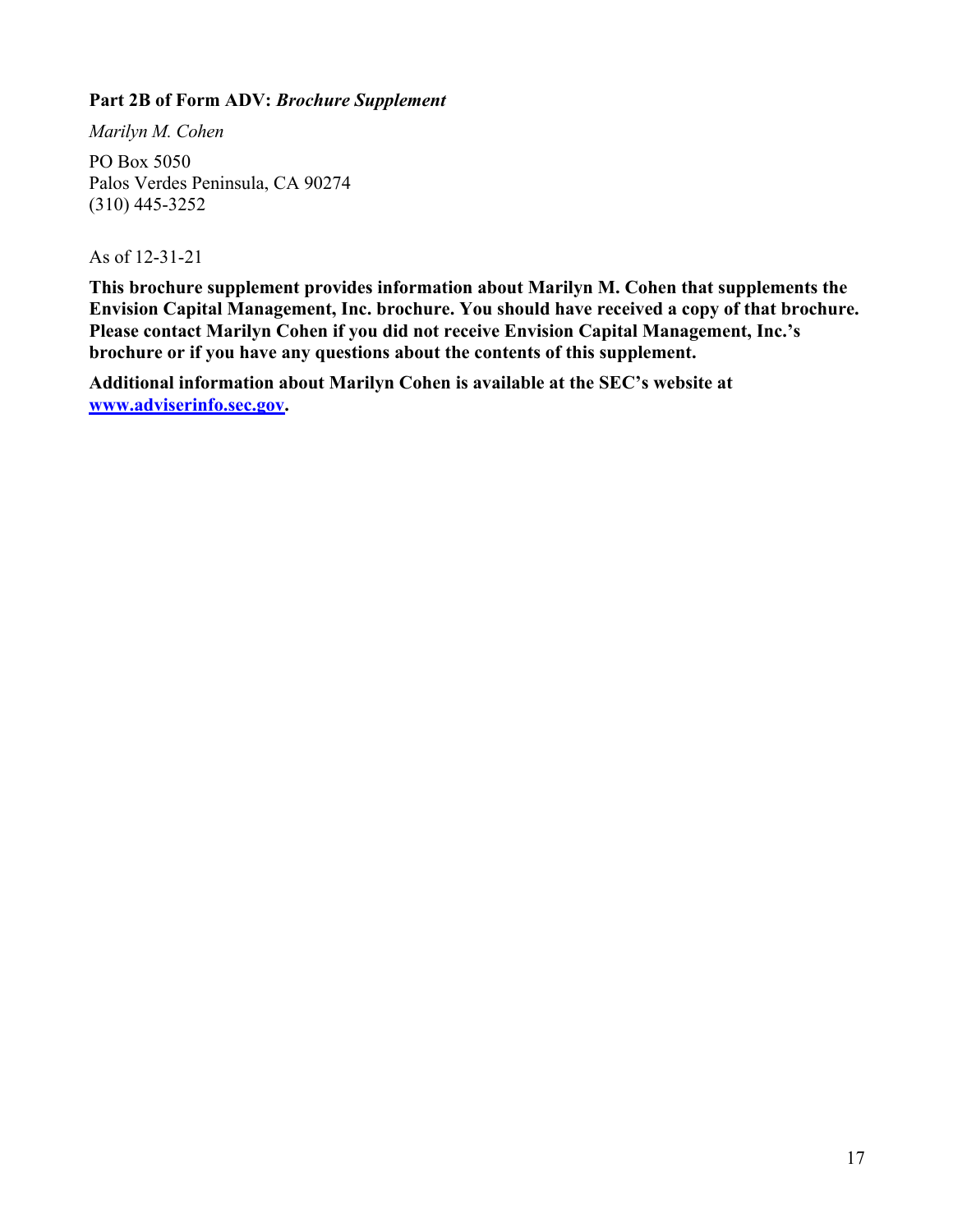## *Item 2: Educational Background and Business Experience*

#### Marilyn M. Cohen, President, Chief Executive Officer

Year of Birth: 1949

### Education:

Ms. Cohen graduated from the University of California in 1972 with a Bachelor of Arts.

She graduated from Pepperdine University in 1975 with an MBA degree

## Business Background:

President and CEO of Envision Capital Management, Inc., 01/1995 to present.

## *Item 3: Disciplinary Information*

Ms. Cohen does not have any history of disciplinary events.

## *Item 4: Other Business Activities*

Ms. Cohen is not engaged in any other business or occupation. Ms. Cohen does, however, volunteer with two nonprofit organizations:

- Bob Hope USO at Los Angeles International Airport
- Veteran's Administration Hospital

# *Item 5: Additional Compensation*

Ms. Cohen does not receive any additional compensation from third parties for providing investment advice to its clients and does not compensate anyone for client referrals.

### *Item 6: Supervision*

The firm's Investment Committee is responsible for all supervision, formulation and monitoring of investment advice offered to clients. The Investment Committee consists of Marilyn M. Cohen, Member, President, Chief Executive Officer and Chief Compliance Officer, and Chris Malburg, Member, Vice President, Chief Financial Officer, and Portfolio Manager. These individuals can be reached at 310.445.3252. Marilyn Cohen reviews all employee personal securities transactions on a regularly scheduled basis, documents investment committee meetings, oversees all material investment policy changes, and conducts periodic testing to ensure that client objectives and mandates are being met.